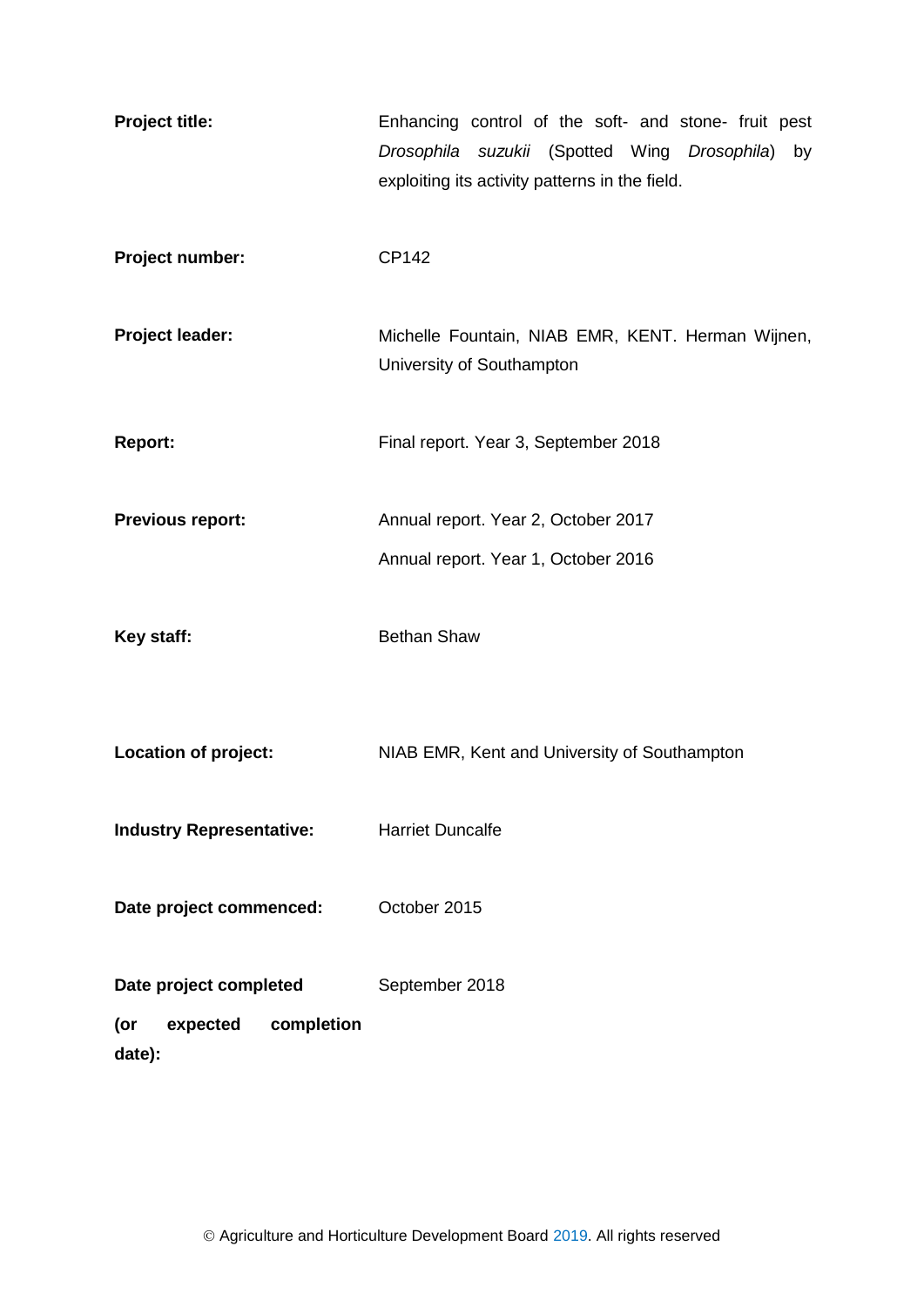# **DISCLAIMER**

*While the Agriculture and Horticulture Development Board seeks to ensure that the information contained within this document is accurate at the time of printing, no warranty is given in respect thereof and, to the maximum extent permitted by law the Agriculture and Horticulture Development Board accepts no liability for loss, damage or injury howsoever caused (including that caused by negligence) or suffered directly or indirectly in relation to information and opinions contained in or omitted from this document.* 

*© Agriculture and Horticulture Development Board 2016. No part of this publication may be reproduced in any material form (including by photocopy or storage in any medium by electronic mean) or any copy or adaptation stored, published or distributed (by physical, electronic or other means) without prior permission in writing of the Agriculture and Horticulture Development Board, other than by reproduction in an unmodified form for the sole purpose of use as an information resource when the Agriculture and Horticulture Development Board or AHDB Horticulture is clearly acknowledged as the source, or in accordance with the provisions of the Copyright, Designs and Patents Act 1988. All rights reserved.*

*All other trademarks, logos and brand names contained in this publication are the trademarks of their respective holders. No rights are granted without the prior written permission of the relevant owners.* 

*The results and conclusions in this report are based on an investigation conducted over a one-year period. The conditions under which the experiments were carried out and the results have been reported in detail and with accuracy. However, because of the biological nature of the work it must be borne in mind that different circumstances and conditions could produce different results. Therefore, care must be taken with interpretation of the results, especially if they are used as the basis for commercial product recommendations.*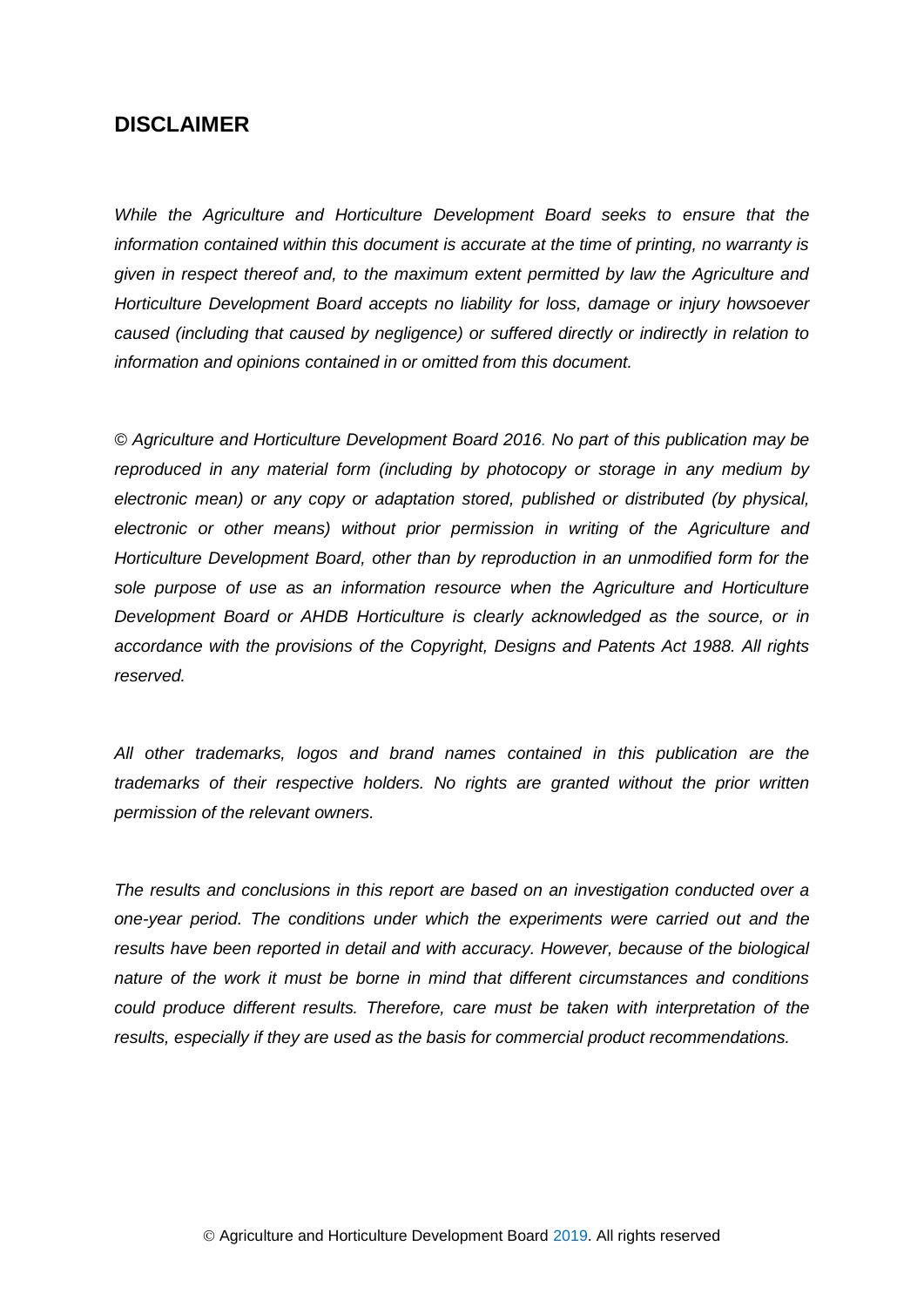# <span id="page-2-0"></span>**AUTHENTICATION**

We declare that this work was done under our supervision according to the procedures described herein and that the report represents a true and accurate record of the results obtained.

| <b>Bethan Shaw</b>            |  |
|-------------------------------|--|
| PhD student                   |  |
| <b>NIAB EMR</b>               |  |
|                               |  |
|                               |  |
| Michelle Fountain             |  |
| Research Leader in Entomology |  |
| <b>NIAB EMR</b>               |  |
|                               |  |
|                               |  |
| <b>Report authorised by:</b>  |  |
| <b>Harriet Duncalfe</b>       |  |
| Industry representative       |  |
|                               |  |
|                               |  |
| [Name]                        |  |
| [Position]                    |  |
| [Organisation]                |  |
|                               |  |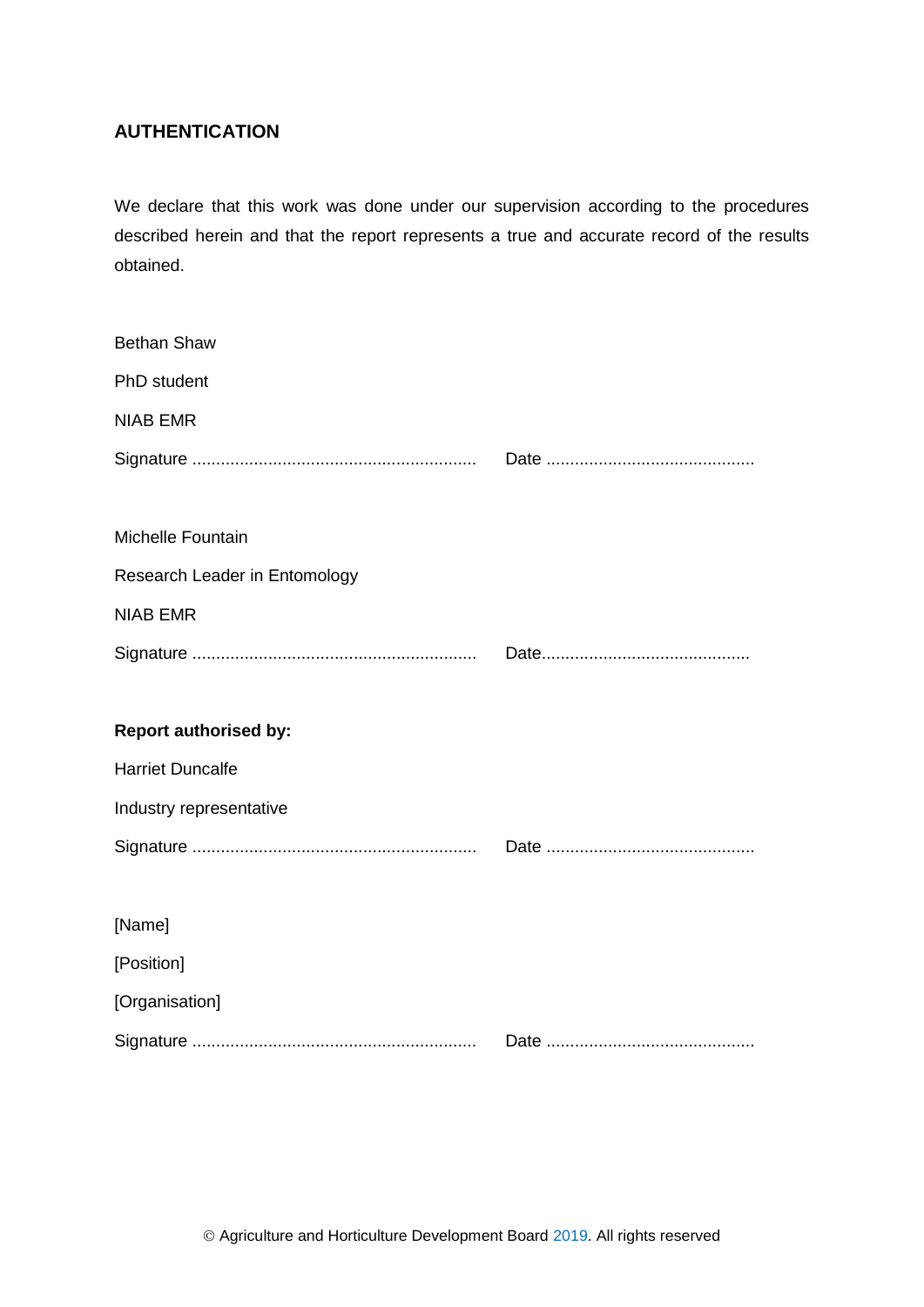# <span id="page-3-0"></span>**CONTENTS**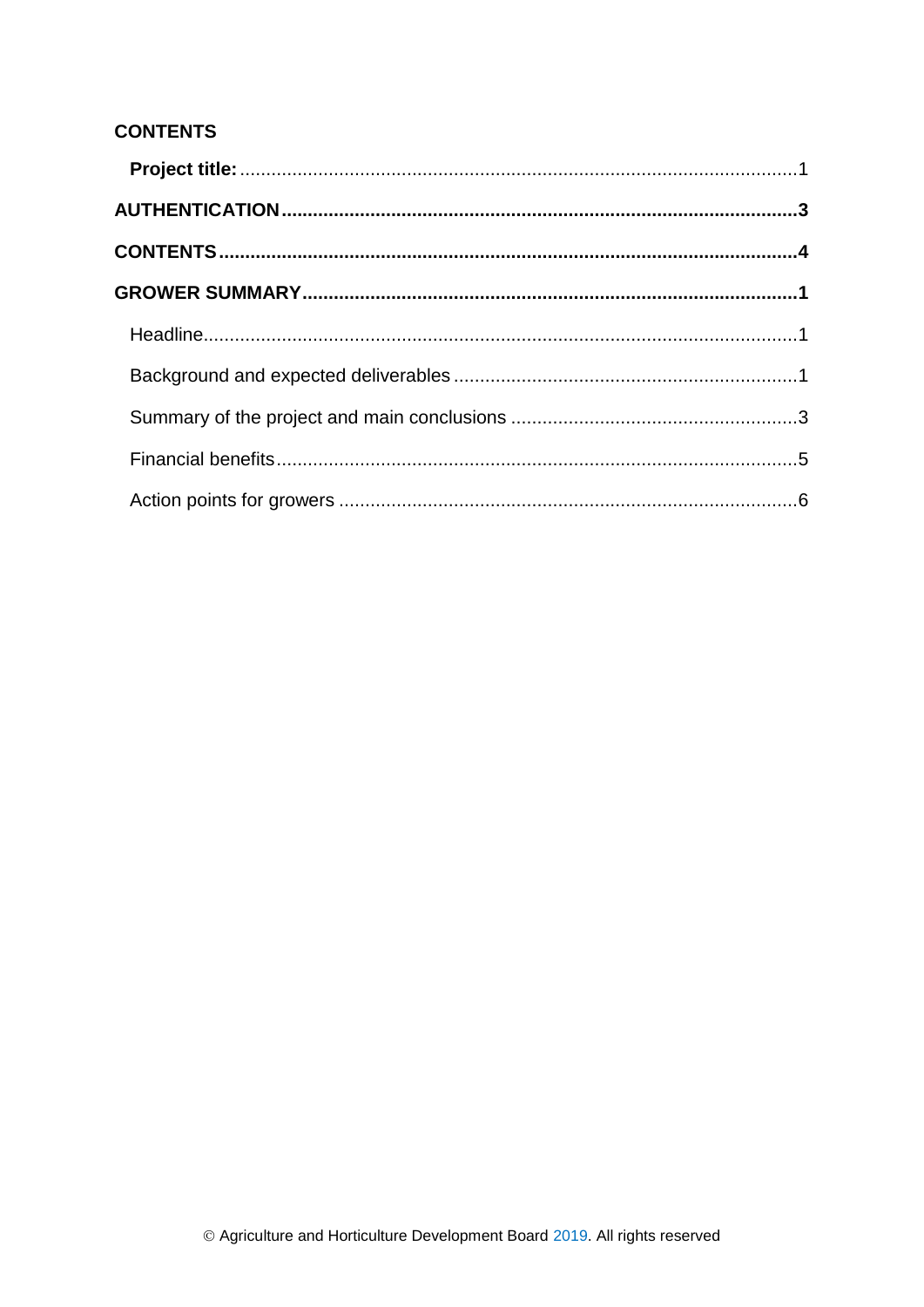### <span id="page-4-0"></span>**GROWER SUMMARY**

### <span id="page-4-1"></span>**Headline**

New knowledge gained about the daily activity of spotted wing drosophila

### <span id="page-4-2"></span>**Background and expected deliverables**

Daily behavioural and physiological rhythms, such as activity and sleep, are exhibited by a wide range of organisms as a result of the interaction between environmental cycles and an internal timekeeping mechanism known as the circadian clock (Allada and Chung, 2010, Bollinger and Schibler, 2014). The clock can be regulated by environmental cues including temperature and daylight and enables synchronicity to dynamic daily conditions (Dubowy and Sehgal, 2017, Dubruille and Emery, 2008).

*D. suzukii* is an invasive species that damages ripening fruit, unlike other Drosophila species which only feed on overripe or spoiled fruit (Rota-Stabelli et al., 2013). *D. suzukii*  was found for the first time in the UK in an area of wild blackberry in Kent in August 2012 (Harris and Shaw, 2014) and is now a serious pest in protected and outdoor cherry, strawberry, raspberry, blackberry and blueberry. Female *D. suzukii* are able to insert eggs into the skin of ripening fruits with a serrated ovipositor. Once the eggs hatch, the larval stages consume the fruit from within causing the fruit to collapse rendering fruit unmarketable.

Further insight into the daily behavioural and physiological rhythms of *D. suzukii*, as determined by its internal circadian clock and environmental cues, may help to predict the times of day when *D. suzukii* poses the greatest threat to crops and when they would be most vulnerable to control measures. The research that would be invaluable to British softand stone-fruit growers would include exploitation of the behaviour and physiology of *D. suzukii* to enable more effective control within the UK growing season.

In recent years there has been a surge in the numbers of studies (in the USA and Europe) on the behaviour and control of *D. suzukii*. On-going studies in the UK (e.g. AHDB project SF/TF 145a) are demonstrating peaks of seasonal activity. However, little is known about the daily and seasonal rhythmicity in the behaviour and physiology of *D. suzukii*. Current work on behavioural rhythms of this pest has been done in other countries under different environmental conditions, which, due to the nature of the clock, may result in different behavioural outputs.

Hamby et al. (2013) described diurnal fluctuations in *D. suzukii* locomotor activity under laboratory conditions mimicking summer and winter days and Evans et al. (2017)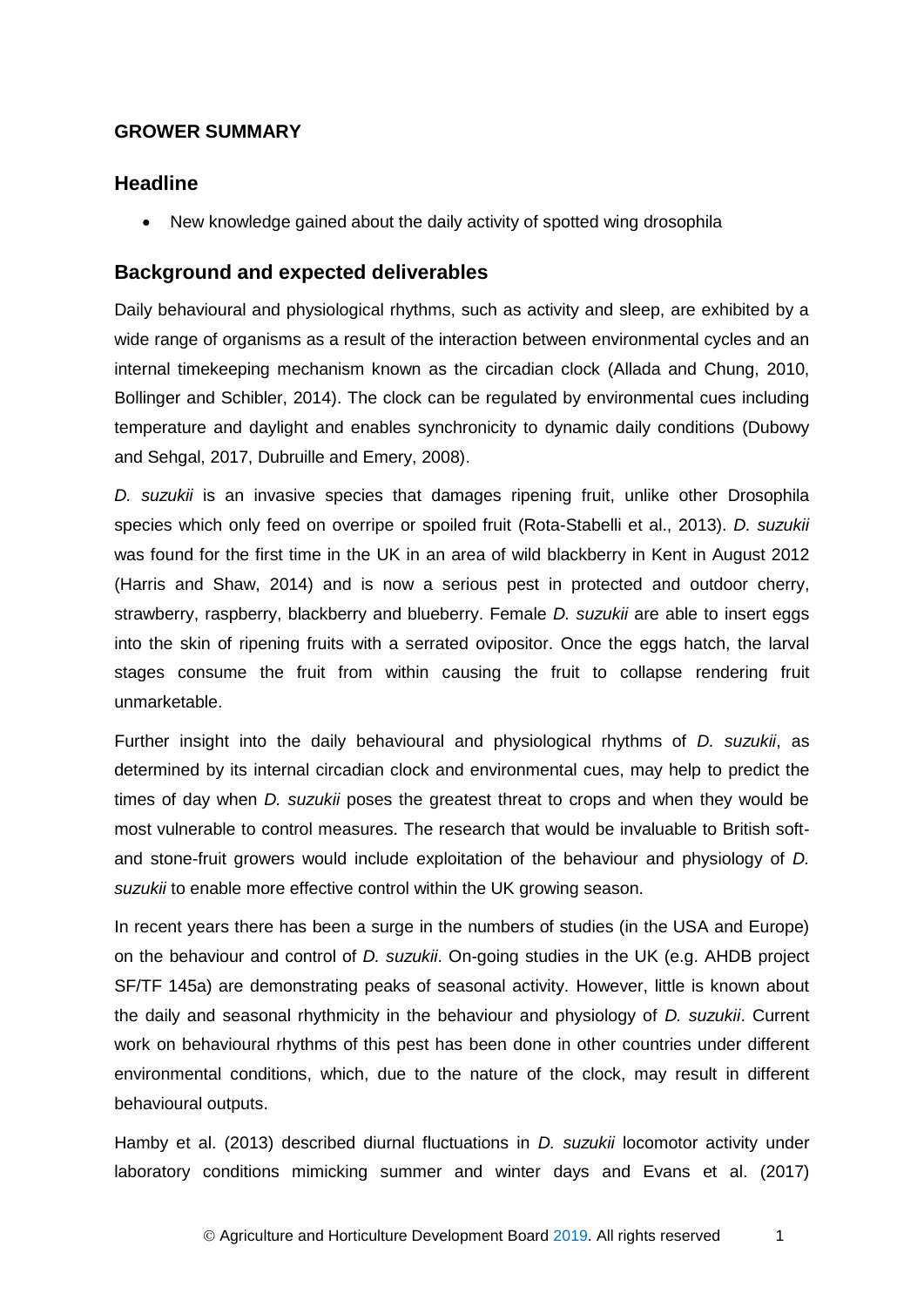investigated the oviposition rhythms of *D. suzukii* in outdoor field studies. However, both these examples were performed under temperature and light cycles that we would not experience in the UK and used unrealistic social grouping to reach their conclusions. More expansive studies of clock-controlled daily rhythms have been done on the *D. suzukii* sister species, *D. melanogaster*. The latter exhibits not only circadian locomotor behaviour, gene expression and metabolism, but also daily clock-controlled oscillations in processes such as feeding, egg laying and eclosion (adult emerging from pupae) (Xu et al., 2008). Behavioural patterns and rhythms have been observed in *D. suzukii* in constant conditions and so the influence of environmental and social conditions have not been evaluated (Lin et al., 2014).

To tailor control methods to specific behavioural events, a greater understanding of what drives or influences these behaviours is needed. In this project, rhythms in activity (locomotion), oviposition and susceptibility to plant protection products is investigated. The parameters that influence or disrupt these physiological processes will also be explored to identify the correct methods, which can be used to predict 'wild type' behavioural patterns in an artificial setting. This will enable researchers to repeatedly run simulations in a controlled, laboratory environment and could then be used as a tool to predict patterns of key behaviours at specific times of the cropping year.

#### *Aims and methods*

The overall aim of this research was to investigate daily and seasonal rhythms of *D. suzukii*  locomotion activity and oviposition and formulate recommendations for UK growers in regard to field detection, trapping and crop protection.

Locomotion activity was investigated using an electronic device that monitors movement of Drosophila under various environmental conditions in the laboratory. Individual males, individual females, groups of males, groups of females and mixed sex groups were monitored under different seasonal conditions to determine an average locomotion pattern. The effects of removing environmental cues on the locomotion activity were investigated to understand the mechanisms that drive the internal circadian clock. Locomotion behaviour was also observed under natural light and temperature conditions in a semi-field setting. These environmental conditions were recreated in the laboratory to confirm whether laboratory locomotion patterns would correlate with those collected under natural conditions in the field when under the same temperature and light cycles.

Oviposition patterns of wild *D. suzukii* populations were determined within a strategic cherry orchard in Kent. Traps were baited with fresh fruit and were changed every two hours from sunrise to sunset for three days. The emergence of the next generation was counted to identify peaks in egg laying. The environmental conditions collected during the field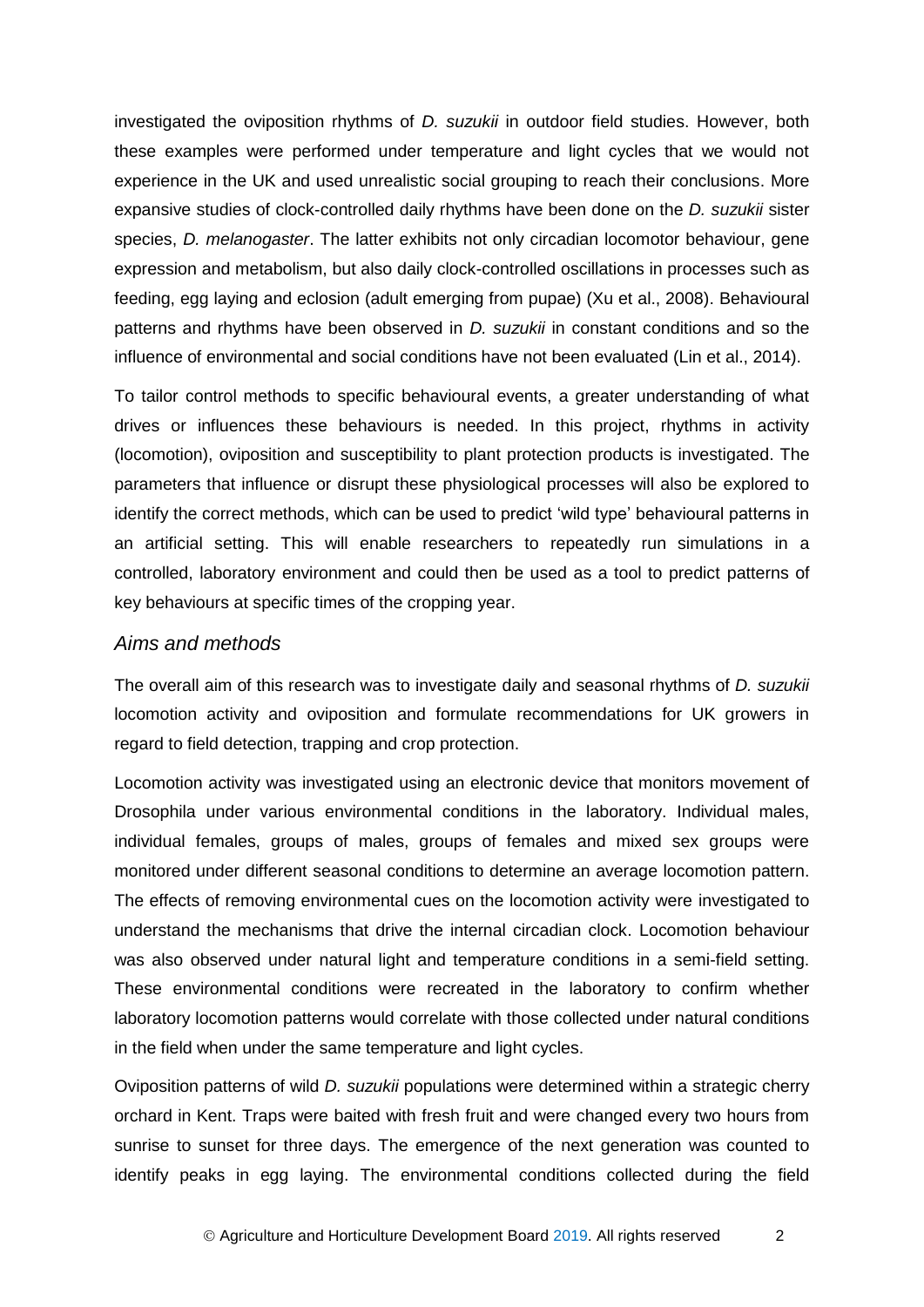oviposition trial were recreated in the laboratory and the oviposition pattern of laboratory strains recorded using the same method as in the field. Locomotion was also investigated under these environmental conditions to determine if there was a correlation between locomotion activity and oviposition.

To identify how to disrupt egg laying in *D. suzukii*, reproductive competition between *D. suzukii* and *D. melanogaster* was investigated. Each species was presented with a substrate either pre-inoculated with the opposing species' eggs or a blank substrate and the emergence of the next generation was counted.

To investigate the relationship between *D. suzukii* and UK approved plant protection products, laboratory based spray trials were performed. Sub-lethal doses of cyantraniliprole, lambda-cyhalothrin, pyrethrum and spinosad were directly applied to groups of *D. suzukii*  via a bench top sprayer. Mortality, oviposition and the transgenerational effects of these doses were measured over time. In addition, the impact time of application was explored on mortality and oviposition by applying plant protection products at different time points.

#### <span id="page-6-0"></span>**Summary of the project and main conclusions**

In the first year of this PhD study, it was demonstrated that the standard laboratory conditions for investigating circadian rhythms were not appropriate to predict behaviour in the field. Constant temperatures and 12:12 hour light: dark cycles produced very different locomotion patterns to fluctuating temperatures and seasonal day length. Locomotion patterns for individual flies differed from single sex and mixed sex groups. Locomotion activity was mainly driven by light and then influenced by temperature cycles. Within the second year of this PhD, a wider range of semi-field and laboratory conditions were investigated to see if laboratory strains would exhibit the same locomotion activity as those under the natural cycles. When these conditions were re-created in the laboratory, behavioural patterns of mixed sex groups and female groups correlated with those collected in the field. As this was successful, the results confirm that predictions of locomotion activity under natural conditions can be made from laboratory based assays if the correct environmental conditions are used.

Oviposition was investigated in August and October conditions and in both trials more eggs were laid in the day time than at night. In August, oviposition fell when temperatures exceeded 30°C and peak egg laying occurred in the mid-morning and evening when temperatures were between 25-29°C. In October, peak egg laying occurred at peak temperature each day. When the environmental patterns were recreated in the laboratory, laboratory strains displayed the same oviposition pattern as their wild counterparts. As with the locomotion activity, oviposition patterns of lab strains, when exposed to the recreated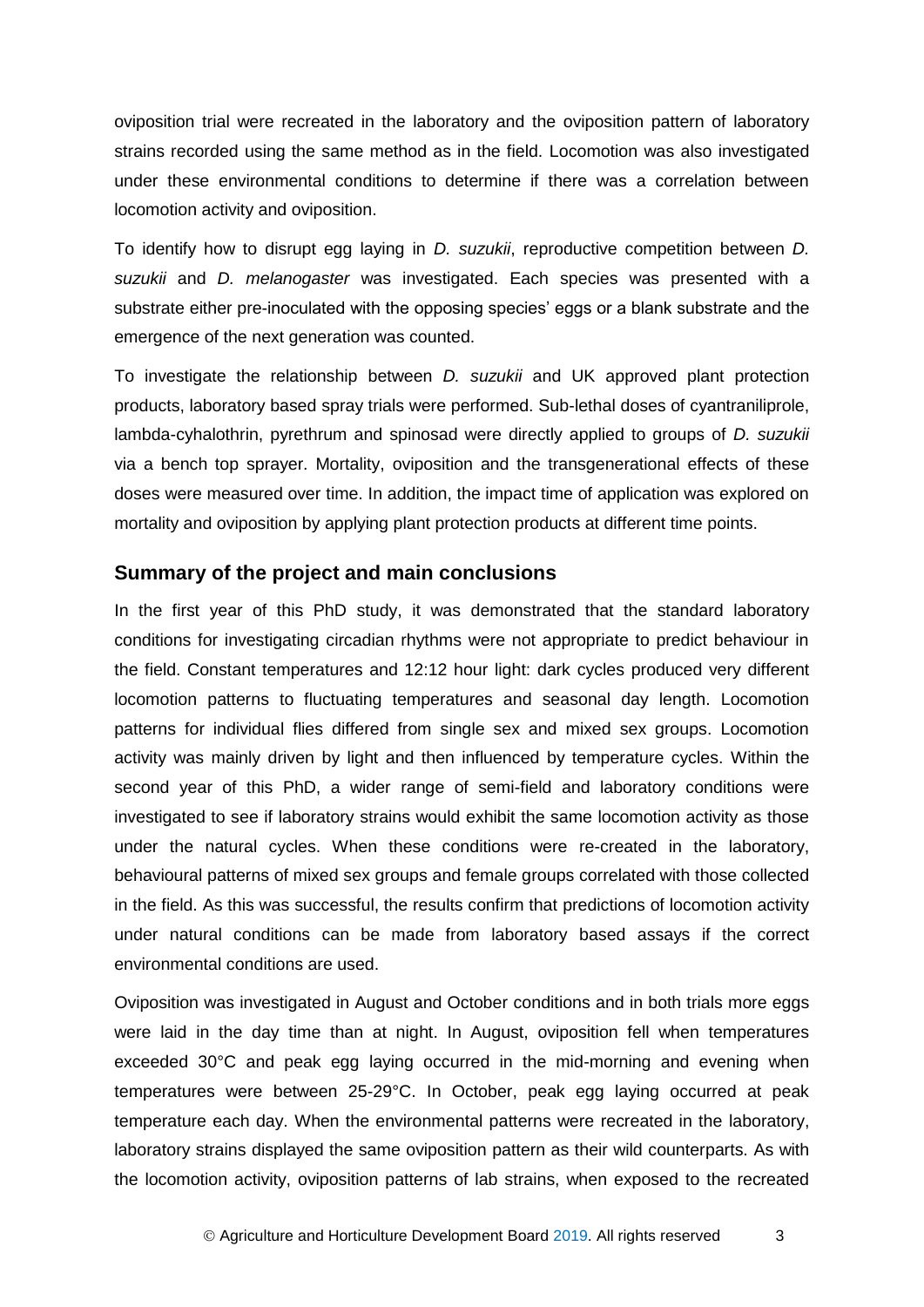environmental conditions, mirrored those collected in the field. This means that oviposition rhythms can also be predicted for specific times of the year if an average light and temperature cycle is known. The locomotion of mixed sex groups, when exposed to the oviposition environmental conditions, correlated with the patterns of oviposition indicating that some of the locomotion activity during the day is the result of females searching for oviposition sites.

In the reproductive competition assay, significantly fewer *D. suzukii* emerged from the *D. melanogaster* pre-inoculated substrate than the un-inoculated substrate. This reduction is caused by female oviposition choice, with fewer eggs being laid initially. However, there may also be some egg predation with *D. melanogaster* larvae feeding on *D. suzukii* eggs and/or larvae.

In most cases, the application of sub-lethal doses of a plant protection product resulted in significant reductions in survival and overall oviposition. However for cyantraniliprole (Exirel) more eggs were laid, overall, by females that were treated with 0.3% of the field rate (FR). There was also no significant reduction in survival of the offspring. For all of the PPP doses applied, there was a significant reduction in the number of eggs laid per female within 24 hours of PPP application. There were exceptions to this but typically they were <12% of the field rate. Over time, surviving females recovered from the sub-lethal doses and continued to lay eggs. One week after application, females that survived 100% field rate of spinosad (Tracer) laid the same number of eggs as untreated females.

There were also some transgenerational effects on offspring when parents were treated with lambda-cyhalothrin (Hallmark) and spinosad. There was a significant reduction in egg to pupa, and egg to adult survival 24 hrs after application with 12, 25 and 100% of the spinosad field rate and those treated with 6% of lambda-cyhalothrin. Forty-eight hours after application there was a significant reduction in pupa to adult survival when parents were treated with 6% of lambda-cyhalothrin field rate. There was also a significant reduction in survival from egg to adult 96 and 168 hrs after application with 6 and 100% field rate of spinosad.

The results from this assay highlight the importance of following a plant protection product labelling and using the field rate stated by the producer. In many cases, using lower than the recommended field rate resulted in reduced mortality and insignificant effects on oviposition of surviving females or offspring survival. Repeatedly exposing *D. suzukii* to sublethal doses of topically applied plant protection products could lead to insecticide resistance.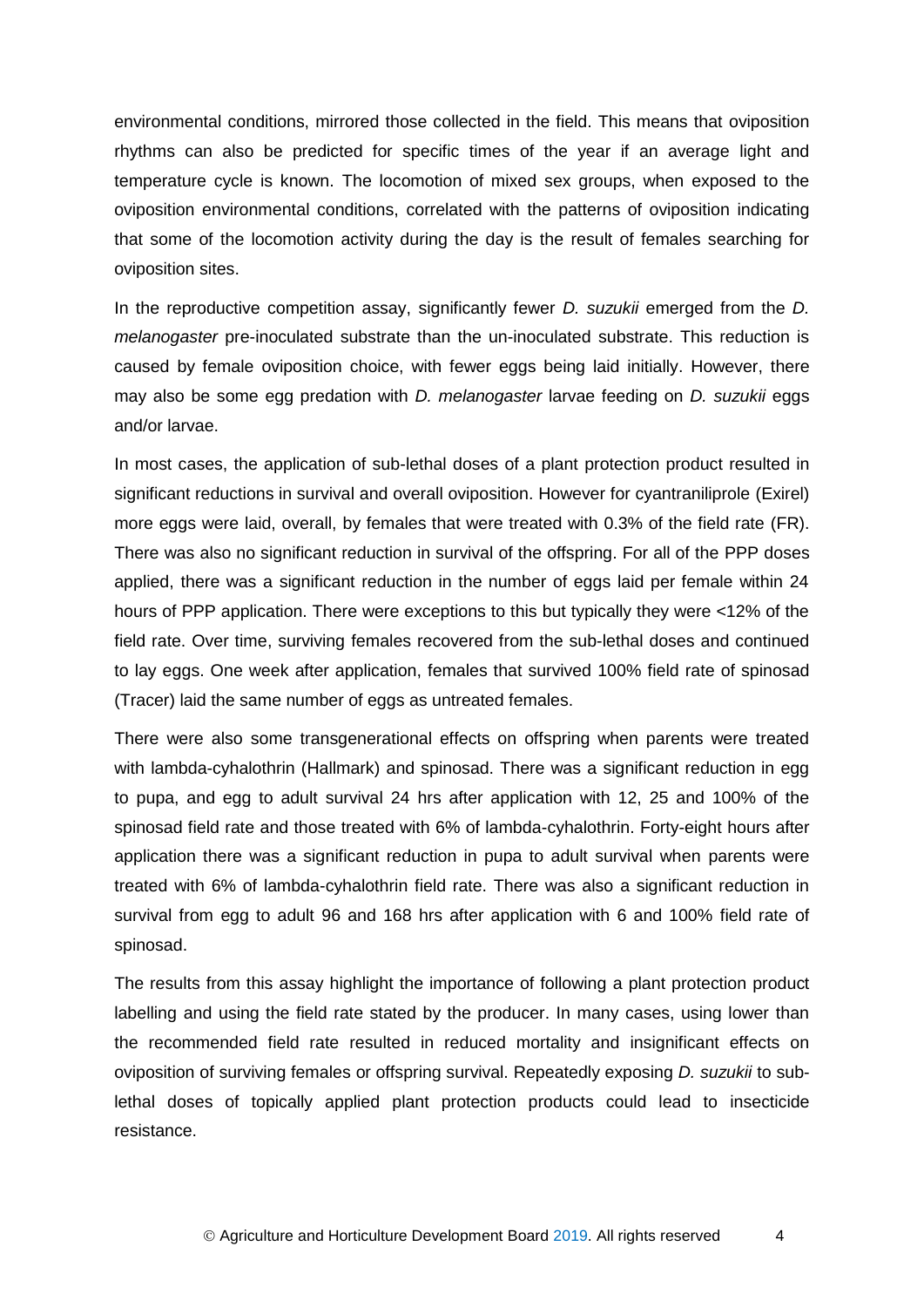There was no impact of time of plant protection product application in either mortality or oviposition rates of *D. suzukii* to any of the four PPPs applied. Further work on this topic is needed to cover more PPP application time points.

### *Conclusions*

- Daily activity (locomotion) rhythms of *Drosophila suzukii* are dictated by light primarily, and then by temperature, resulting in more general activity during daylight.
- Groups of *D. suzukii* display different locomotion patterns compared to individual *D. suzukii*, housed alone, and so groups should be used to make predictions about 'wild type' behavioural rhythms.
- Locomotion and oviposition rhythms under natural conditions can be predicted in the laboratory when the correct social conditions, in addition to realistic temperature and light profiles, are used.
- Oviposition occurs in the daytime even during short daylengths and mild night conditions.
- Oviposition reduces significantly when temperatures exceed 30°C.
- *D. suzukii* emergence is reduced when in competition with *D. melanogaster* for egg laying sites.
- Female oviposition rates recover, over time, if adults recover after being treated with sub-lethal and field rate doses of pyrethrum, lambda-cyhalothrin and spinosad.
- There are some transgenerational effects of plant protection product application on offspring development and survival.
- There is no impact of time of PPP application on *D. suzukii* susceptibility, of 4 orchard plant protection products in this study.

# <span id="page-8-0"></span>**Financial benefits**

According to Defra Horticultural Statistics, the value of UK produced cherries in 2017 was £23.6 million and without the availability of effective control methods, the total losses to the pest would not be far short of this figure as D. suzukii can give rise to almost 100% loss of a cherry crop. Raspberry, blackberry, blueberry and strawberry are also extremely susceptible and losses of 50% and more are not uncommon where effective control is not implemented. With the value of UK strawberry in 2017 estimated to total £283 million and raspberry estimated to be £128 million, then losses of half of these would amount to around £141.5 million and £64 million if uncontrolled.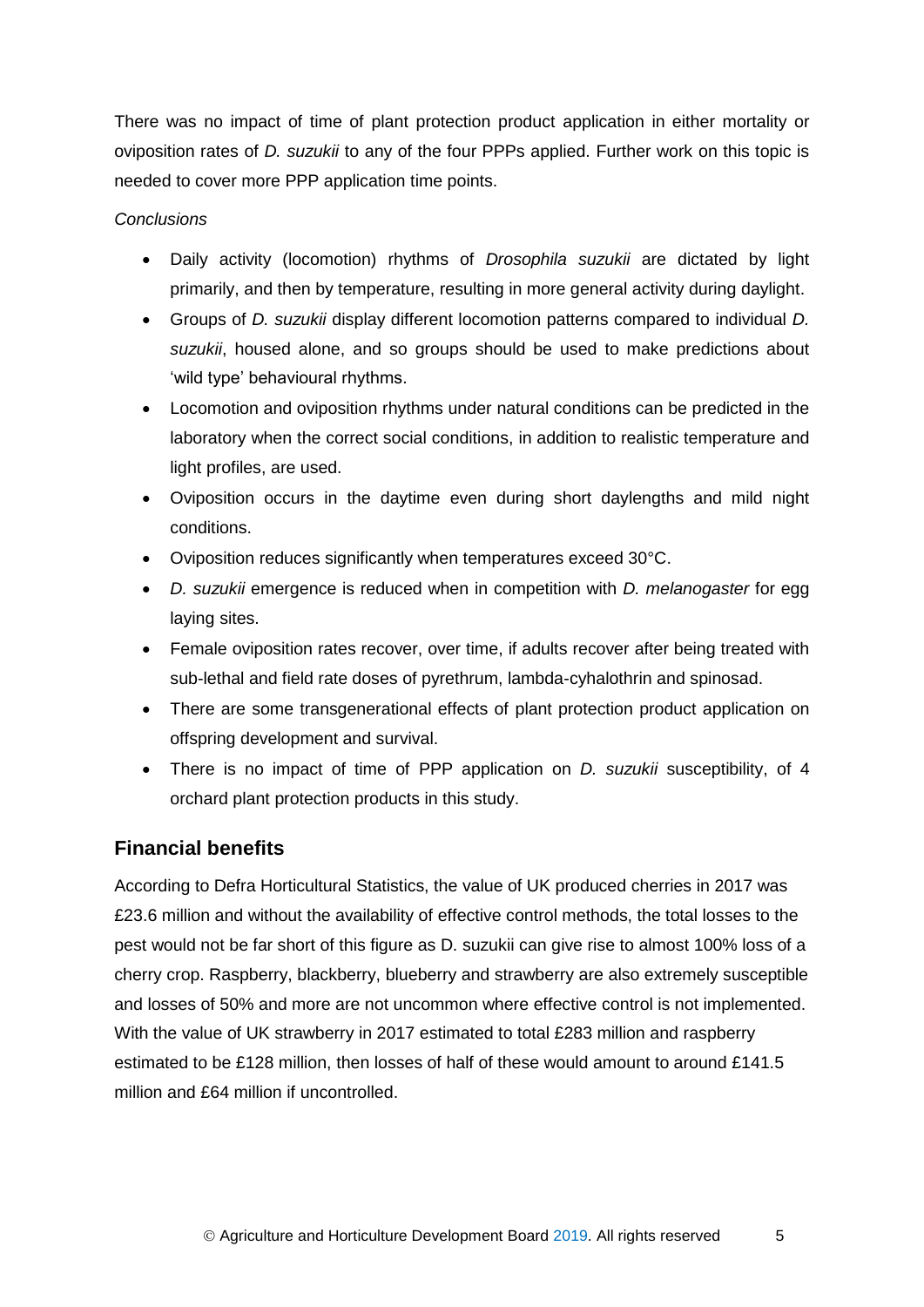The research in this project is filling gaps that are not being addressed in research programmes in other projects and other countries. It is essential for maintaining the viability and profitability of the UK's important soft and stone fruit industries. *D. suzukii* seriously threatens the sustainability of production of these crops in the UK. By understanding the Chrono-physiology of the pest we can provide growers with a better understanding of how to target the control of *D. suzukii*.

### <span id="page-9-0"></span>**Action points for growers**

- Use monitoring traps to monitor flying adults but take into consideration that trap catches will be low at temperatures below 10°C and above 30°C.
- Do not eradicate native *Drosophila* species from a crop as the oviposition competition may be restricting population expansion in ripened and waste fruit.
- It is essential to remove waste fruit from the crop frequently to reduce oviposition and feeding sites for *D. suzukii*.
- Always follow label rate recommendations for PPPs and rotate modes of action. Reducing the dose could result in resistance build up in D. suzukii.